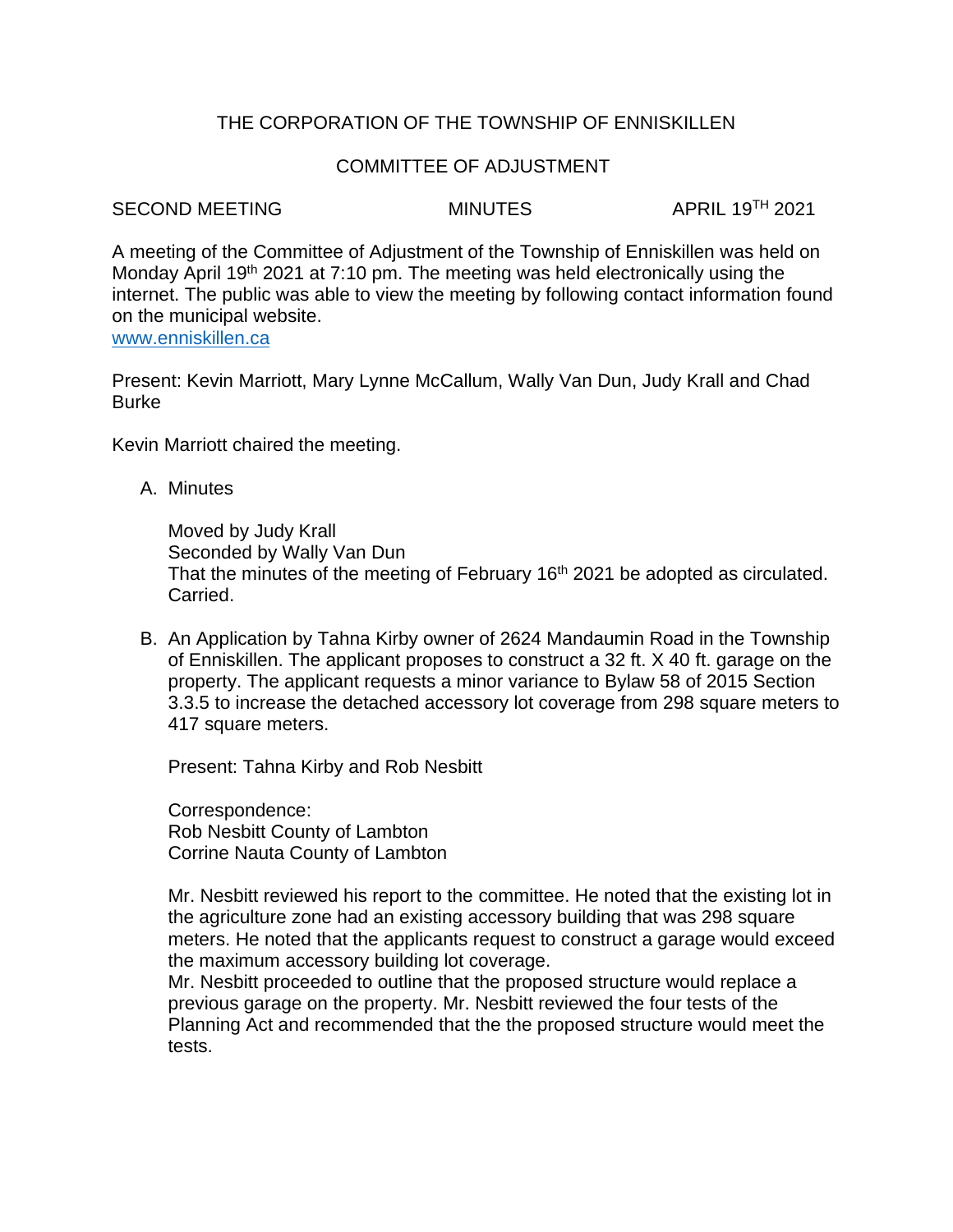The correspondence from Corrine Nauta noted that if approved that a condition be applied that would require that the septic system be protected during construction.

Moved by Mary Lynne McCallum Seconded by Judy Krall That minor variance application A004/21 be approved to Section 3.3.5 of Bylaw 58 of 2015 to increase the detached accessory lot coverage from 298 square meters to 417 square meters. **Carried** 

### CONDITIONS:

- 1. That the proposed accessory building must be located on the property as shown on the sketch that was submitted with the minor variance application.
- 2. That the septic area be protected and clearly identified through out the construction process. Compaction of this area is not permitted and access should be denied by equipment and the general public at all times.

#### REASONS FOR DECISION:

The minor variance as outlined in the planning report meets the four tests of the Planning Act, the purpose and intent of the Official Plan and Zoning Bylaw are maintained and is appropriate for the development of the land and is minor in nature.

C. An application by Francis and Lorie Haight of 3935 Tile Yard Road in the Township of Enniskillen. The applicants propose to create a 0.8-hectare residential lot.

Present: Francis Haight and Rob Nesbitt

Correspondence: Rob Nesbitt County of Lambton Corrine Nauta County of Lambton

Mr. Nesbitt reviewed his report to the committee. He reported that the property was located in a rural cluster within the Township Official Plan. The property was located in an area zoned Residential R 2 and Environmental Protection. He noted that the area was a developed residential area and the proposed lot would be considered infilling. He reported that due to the topography the access to the site would need to be located to the north of the lot.

Mr. Nesbitt noted that due to the topography of the lot that a geotechnical report should be prepared to determine the suitability of building on the lot.

Mr. Nesbitt noted that a permit may be required from the Conservation Authority to build on the lot.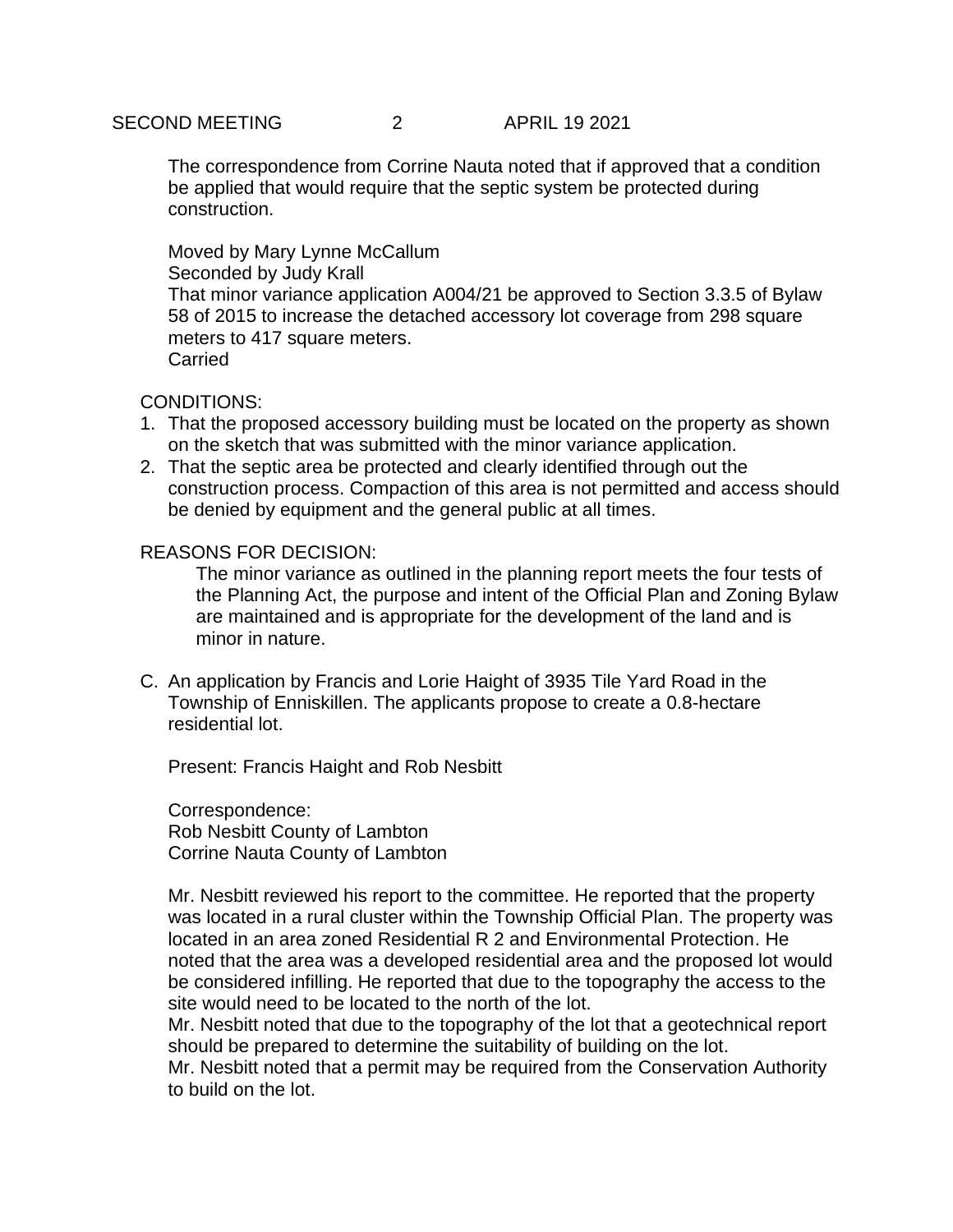A discussion took place regarding whether to defer a decision until a report was received from the Conservation Authority and or the preparation of a geo technical report.

Moved by Mary Lynne McCallum Seconded by Judy Krall That application B002/21 be approved subject to conditions. Carried.

Conditions:

- 1. That a copy of the deed and survey in a form suitable for registration be deposited with the Secretary Treasurer.
- 2. That a fee of \$250.00 be paid to the Township of Enniskillen by cash or certified cheque.
- 3. That all conditions are to be fulfilled within one year of the notice of decision of this consent. The certificate of consent required by Section 53(42) of the Planning Act must be obtained within one year after notice of decision of this consent.
- 4. That the Township Road Superintendent review the access to the municipal road and where required that the applicant at their expense have installed an access approved by the Road Superintendent for the severed and remnant properties.
- 5. That a parks dedication fee of \$1,000 be paid to the Township of Enniskillen.
- 6. That the applicant be required to connect the severed lot to the municipal water system.
- 7. That a review be undertaken of the Tile Yard Road Drain report and that the applicants agreed to pay the costs of preparing a revised schedule of assessment resulting from the creation of the new lot.
- 8. That the septic system location be included on the survey and a copy provided to the building department for the property file.
- 9. That a site inspection be conducted to confirm the location of the septic system and to ensure the sewage/effluent is not being emitted or discharged onto the surface and that it is wholly contained within the newly created parcel. In the event the septic system is not compliant, a new part 8 system will be required to be installed.
- 10.That the septic system be partially uncovered to confirm the component location, size and condition. That a detailed drawing be submitted. This must be completed to the satisfaction of the Building Services Department.
- 11.That the applicant provide a geotechnical report to assess the land upon request of the Conservation Authority

EFFECT OF WRITTEN AND ORAL SUBMISSIONS: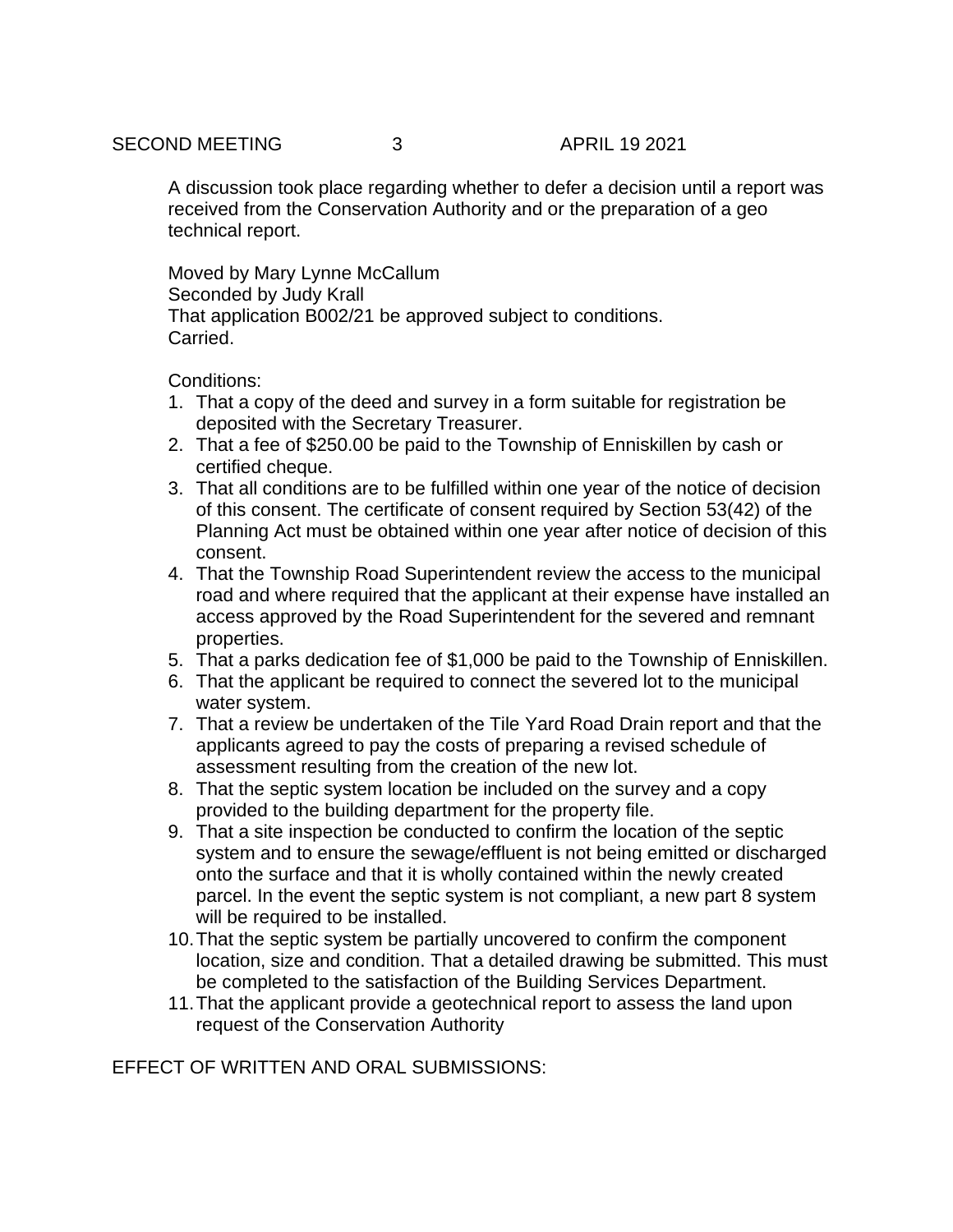Submissions were made by the applicants, County Planning and Development Services and Building Departments which helped the Committee make an informed decision with appropriate conditions of approval.

#### REASONS:

The property is located in an area zoned Residential. The lot is located in an area with similar residential lots. The creation of the lot will not be out of character with nearby properties.

D. An application by Robert & Christina Core of 3328 Oil Heritage Road in the Township of Enniskillen. The applicants propose to create a 0.8-hectare lot.

Present: Rob Core, Christina Core and Leland Martin

Correspondence: Rob Nesbitt County of Lambton Corrine Nauta County of Lambton Charles and Darlene Lassaline

Rob Nesbitt reviewed his report noting that the applicants had applied for a severance to create a two-acre parcel from their farm. The lot would provide a building lot for his son who would eventually own and operate the farm.

Mr. Nesbitt noted that there was no policy within the provincial policy statements, County Official Plan or Township Official Plan that would support the application.

Mr. Nesbitt noted that he could not support the application.

Kevin Marriott noted that the correspondence from the Chief Building Official and Charles and Darlene Lassaline had been circulated to the committee.

Leland Martin spoke in support of the application. He noted that there was a need for dwellings for young persons to live and farm in the community.

Rob Core spoke to the application informing the committee of the alternatives that had been undertaken to find property for his son to construct a dwelling. He noted that his succession plan had his son taking over the farm operation. Mr. Core noted that it was difficult to obtain a mortgage at the age of 28 to purchase property.

The committee members discussed the application noting that they could not support the creation of a two-acre parcel. A discussion took place regarding a farm severance.